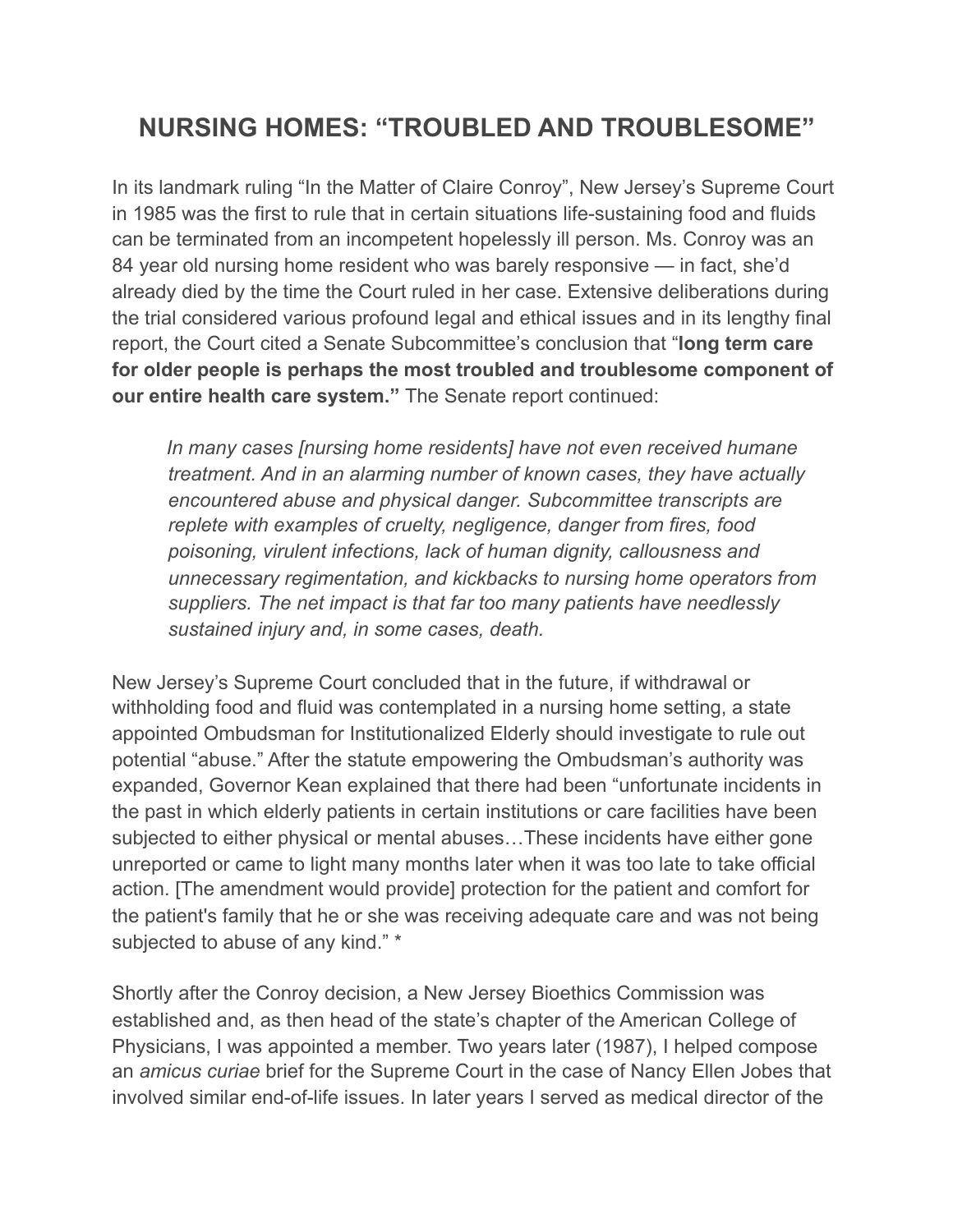state's largest long term care facility so I had ample opportunity to understand why New Jersey's Supreme Court was sufficiently troubled about the industry for them to introduce a radical departure from usual clinical decision-making by requiring *a priori* government review and approval.

A recent *New York Times* (March 14, 2021) investigation by two of their reporters concerned the flawed rating system that had been introduced by CMS a dozen years ago as a way of evaluating quality of care provided in more than 15,000 nursing homes. Another recent analysis reported, "For decades…for-profit nursing homes have been robbing seniors of their dignity and their money…and where you find extraction of value and indifference toward horrors inflicted on human beings, you inevitably find a financier's spreadsheet."

In her 1974 exposé *Tender Loving Greed: How the Incredibly Lucrative Nursing Home "Industry" Is Exploiting America's Old People and Defrauding Us All,* Mary A. Mendelson wrote that "bad nursing homes seem to be contagious." She traced the origins of this devolution to about 1950, when an amendment to the Social Security Act allowed nursing homes to collect benefit checks and stipends from the Veterans Administration directly, on behalf of their residents. In turn, this generated a windfall for operators shrewd enough to appoint themselves middlemen between senile residents and their assets. Mendelson explained, "The entire nursing home system had by the late 1960s come under the near-total control of a predator class known in some corners as the Syndicate, a sprawling and incomprehensible collection of nursing home owners, front men, and ethically deficient mortgage bankers, doctors, and public officials made famous by an Orthodox Jewish rabbi who was its New York boss, Bernard Bergman."

Dubbed the "meanest man in New York" by the *Village Voice*, Bergman reputedly had built a nursing home empire worth \$100 million. Born in Rumania in 1911 and descended from a long line of Hasidic rabbis, his family immigrated to the United States in the 1920s and settled in Brooklyn where he grew up, was educated and eventually ordained. He cultivated relationships with influential people and contributed to philanthropic organizations. Bergman started to build his network of nursing homes during the 1960s and before long several of them became the center of federal and state fraud charges. Although claims were made that patients in the homes were abused and neglected, Bergman vigorously denied the charges, insisting that the homes he operated were well run.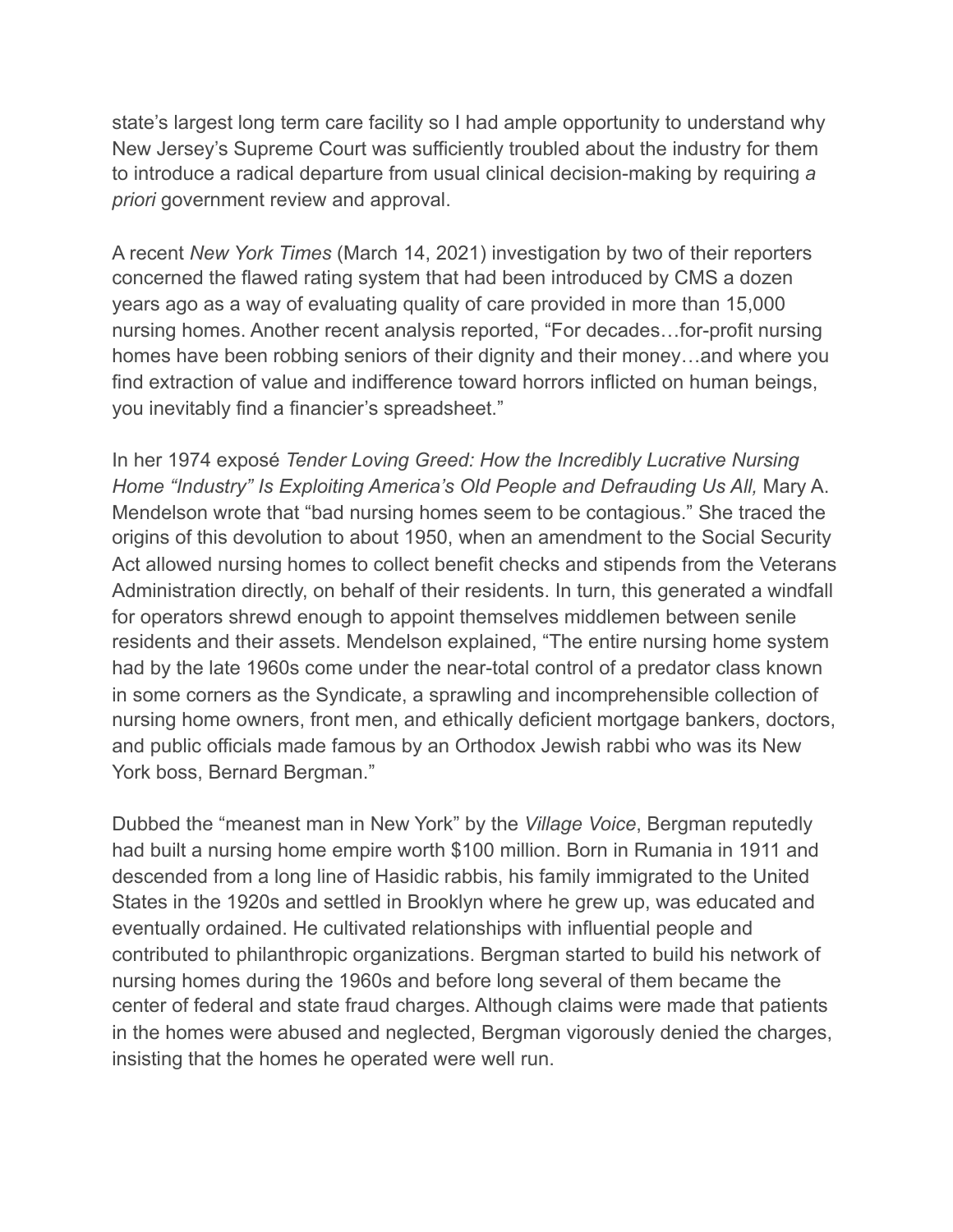The Moreland Commission, originally established in 1905 to investigate public corruption in New York State, was reinstated in 1975 in order to focus on the nursing home industry in general and, specifically, on conditions at the Willowbrook State Hospital on Staten Island. When it was decided that vulnerable children at dangerously overcrowded Willowbrook were to be transferred out, Rabbi Bergman was more than willing to accommodate them at one of his nearby properties. A sense of the times can be gleaned from the following extract from a TV interview of reporter Doug Dornan who had been investigating the Willowbrook scandal:

 *They [Bergman's people] have this hundred bed empty nursing home on Staten Island called Island Nursing Home, and they wanted to fill those hundred beds with Willowbrook residents and collect the Medicaid revenue*  for doing so. It went over my head to the director of Willowbrook. It went over *his head and up to the governor's office, then Governor Rockefeller. Well, it turns out that Rabbi Bernard Bergman was the largest orthodox Jewish fundraiser for Rocky in his gubernatorial campaigns…and the governor's office directly ordered that this Dornan guy…has to step aside. We're going to move those hundred people out and they're going to fill this nursing home.* 

 *At that point, a friend of mine named Rick Turpin and I began on our own time researching who Bergman was and where he got all his power…It turned out that he [Bergman] was the head of a syndicate of 62 nursing homes in the New York metropolitan area and had sweetheart relationships for the providing of furniture from sister companies. So we put this whole story all together, and we took it first to Andrew Stein, who was the city councilman at the time, and he held a public hearing about it. And that got some attention in Albany. Simultaneously, we took it to the New York Times, and a reporter for the Times named John Hess ran the story front page only from the point of view of Medicaid fraud — not the actual conditions that people were living under, but Medicaid fraud and the abuse of taxpayer dollars.* 

 *That resulted in the creation of what's called in legal statute the Moreland Commission investigation of nursing homes…and I was the lead witness in that investigation. It was on the front page of the Times and broadcast on PBS all day long. It was this whole big deal that frankly scared the hell out of me….because there were threats on my life [when] word got out that I was the key witness. The Willowbrook class action suit and the actions of the*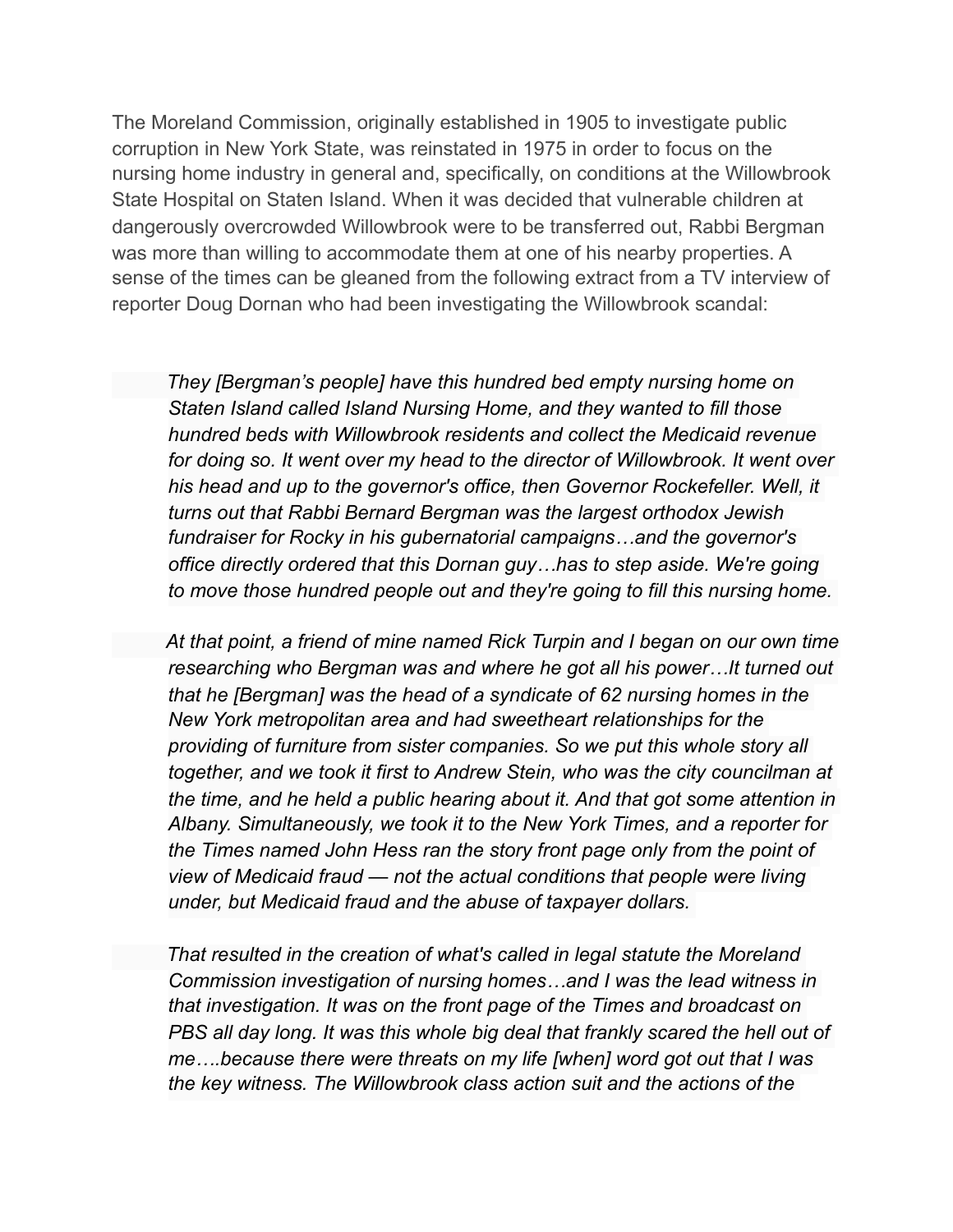*Moreland Commission investigation fused together, pointing to corruption at the top and…to the inhuman conditions under which people were living, and the abuse of taxpayer dollars.*

Moreland Commission chairman Morris Abram described this affair as "a classic case of political interference." As reported in the *NYTimes* (July 24, 1975): "When Bergman found out that his operation of the Danube [Bergman's nursing home] was being frustrated by honest officials, he went to political friends and there was a mobilized effort to overthrow the refusal [of patient transfers] by a spectrum of political power from the Governor on down.…The Bergman people were willing to play with the lives of more than 200 'defenseless and helpless kids [at Willowbrook] to add to their already swollen funds' Mr. Abram asserted."

Rabbi Bergman also had defenders, including an endless string of attorneys. Among them was a youthful Alan Dershowitz who devoted a chapter in his 1983 memoir, *The Best Defense: The Courtroom Confrontations of America's Most Outspoken Lawyer of Last Resort,* to his defense of Bernard Bergman whom he believed had been victimized by political operatives and vilified by the press. In the public mind Bergman had come to personify all the evils of a corrupt industry.

 *This is not to say that Bergman's homes were models of cleanliness and compassion or that his accounting methods were above criticism. But it was demonstrably true that other nursing home operators — with more homes and greater abuses — received fewer headlines.…I decided to take the case because I believed, and still believe, that Bernard Bergman was being made*  a scapegoat for an entire industry and, indeed, for the entire guilt-producing *process by which busy Americans dispose of their aging parents and grand parents. I believed that his ostentatious Jewishness — his rabbinical degree, his organizational affiliations, his beard and his yarmulke — had contributed to this scapegoating by Jews and non-Jews alike, I believed that the legal system had been distorted, perverted and abused in order to GET Bergman.*  (*Best Defense*, p. 74).

In 1976 Bernard Bergman pleaded guilty to Medicare and tax fraud charges and after intensive plea bargaining he served eight months in Federal prison. By 1989, New York State's special nursing-homes prosecutor had received almost \$1.4 million as final payment of penalties and interest that Bergman was obligated to pay. No wonder that a decade after his conviction for Medicaid fraud and patient